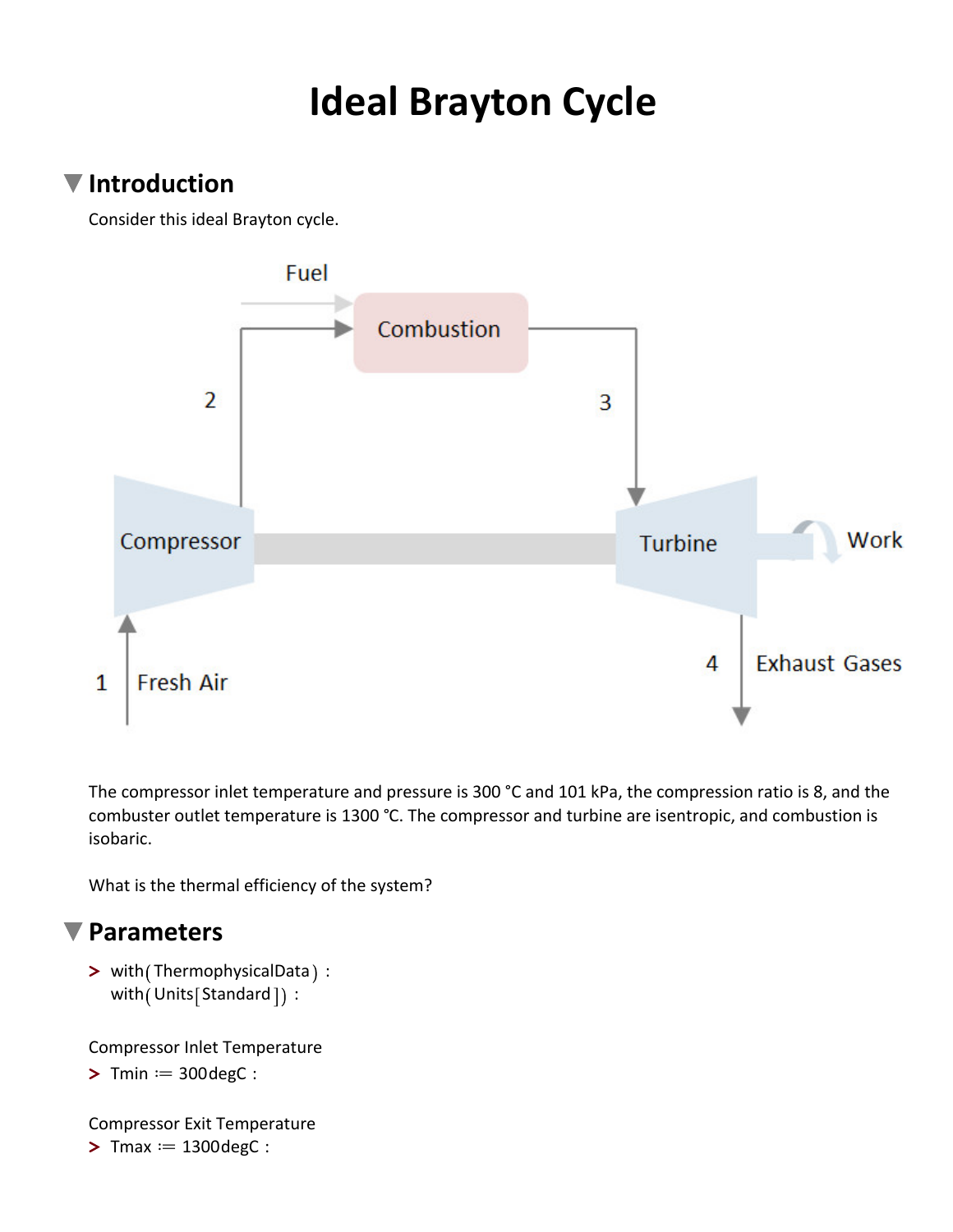Compressor inlet pressure

 $\triangleright$  Pmin  $:=$  101kPa :

**>**  $r := 8$  : Compressor pressure ratio

#### **Compressor Inlet**

- $\blacktriangleright$  P1  $:=$  Pmin :
- $\blacktriangleright$  T1  $:=$  Tmin :
- $\triangleright$  h1  $:=$  Property (enthalpy, temperature = T1, pressure = P1, air

$$
h1 := 7.05272961410^{5} \frac{J}{kg}
$$

 $\triangleright$  s1  $:=$  Property (entropy, temperature = T1, pressure = P1, air

$$
s1 := 4547.480132 \frac{J}{kg K}
$$

#### **Combustor Inlet**

- $>$  s2  $:=$  s1 :
- $\blacktriangleright$  P2 = r·P1 :
- $\triangleright$  T2  $:=$  Property (temperature, pressure = P2, entropy = s2, air  $T2 \mathrel{\mathop:}= 991.5856803 \text{ K}$
- $\triangleright$  h2  $:=$  Property (enthalpy, temperature = T2, pressure = P2, air

 $h2 \coloneqq 1.16332109710^6 \frac{J}{h}$ kg

## **Turbine Inlet**

- $\blacktriangleright$  P3  $:=$  P2 :
- $\blacktriangleright$  T3  $:=$  Tmax :
- $\triangleright$  h3 = Property (enthalpy, temperature =T3, pressure =P3, air );

$$
h3 := 1.85184726810^6 \frac{J}{kg}
$$

 $>$  s3  $:=$  Property (entropy, T = T3, P = P3, air );

$$
s3 := 5092.509817 \frac{J}{\text{kg K}}
$$

## **Turbine Exit**

- $>$  P4  $:=$  P1 :
- $> s4 := s3$ :
- $\triangleright$  T4  $:=$  Property (temperature, pressure = P4, entropy = s4, air  $T4 = 947.0939895$  K
- $\triangleright$  h4  $:=$  Property (enthalpy, temperature =T4, pressure =P4, air ) ;